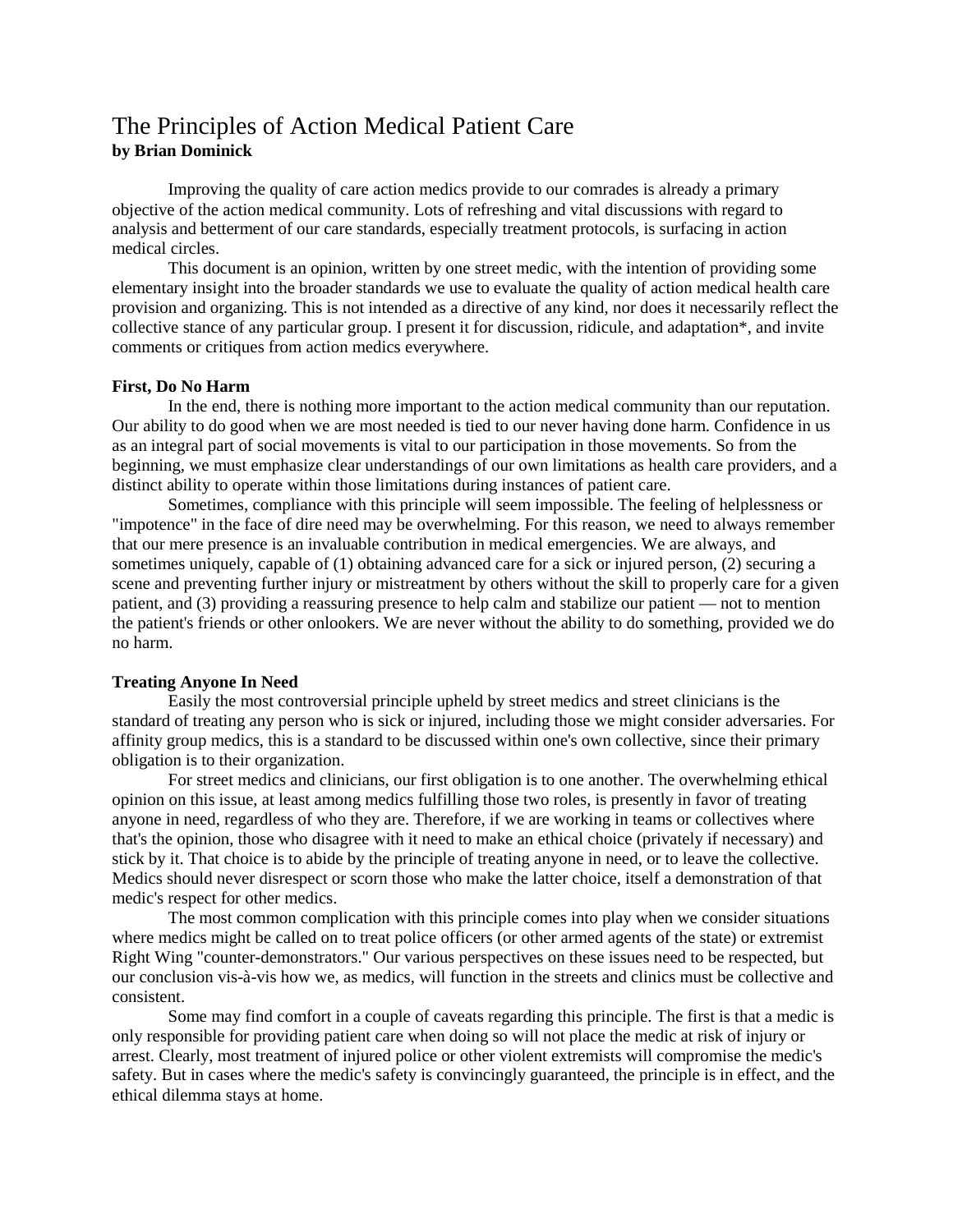Additionally, the principle of First, Do No Harm is also in effect, and it may override the principle of Treating Anyone in Need. In cases where (1) the injury in question is very obviously not severe, (2) the injured person presents a clear history and intent of causing immediate, physical harm to others ("Treat my eyes so I can go kick some more hippies' asses!"), and (3) restraint of the patient is illegal and/or impractical, treatment may constitute a violation of others' health and safety.

The strongest argument behind the principle of treating anyone in need is the action medical community's image as non-threatening to those who might otherwise choose to target us. This image must have substance if it is to stand any chance of holding up under analysis by the adversaries of the broader social movement.

This principle will no doubt remain under scrutiny among action medical practitioners. If the philosophical and ethical foundations of it are at some time swayed, or if its perceived value with regard to our ability to present action medical as "neutral" vis-à-vis treatment standards is eroded, this principle may change. An open, on-going and democratic dialog is imperative to our understanding of and confidence in this principle.

#### **Treating Patients as Comrades**

In nearly all cases, those we are called on to treat are not just "patients." They are, in fact, our comrades \_ indeed, our heroes. In some cases an air of social professionalism is necessary for the mental comfort of our patient. In most cases, the patient's understanding that we aren't just first aiders, but that we are activists and comrades, is overwhelmingly important. Let us not forget why we are present, and let us make it evident to others that we are not politically neutral, and that we are struggling along side those engaged in more explicit protest.

Moreover, we should be constantly assessing our role in the building of social movements, thus developing collective understandings of what action medical is and means. We differ from traditional emergency medical services not only in our education process, equipment availability and treatment protocols. We are, indeed, a movement group, and unless we self-define as such, we will lose a good deal of our relevance, and perhaps our own understanding of our roles in the process of social change, as a collective and as individuals.

## **Prioritizing Care-giving According to Need (Triage)**

We owe it to patients to give the best possible care to those in need. That much is obvious. What isn't always clear is how we go about prioritizing that care in the field, or in the clinic. Simply stated, triage should be performed by prioritizing treatment according to the severity of injury, modified in some cases by our ability to provide the necessary care.

Proper triage relies on a complete assessment of the scene of a multiple casualty incident \_ a survey initially carried out before treatment of any patients begins. Our natural response in multiple injury situations is to treat the victim closest to us, as soon as possible. Unfortunately, we have to recondition our responses to incorporate the likelihood of more serious injuries in the vicinity.

For those medics who lack the ability to evaluate the efficacy and necessity of certain treatments, the same principle applies. For instance, in cases where a spinal injury is suspected, but almost certainly not present, the default practice is to engage in C-spine immobilization protocol, without interruption or hesitation, regardless of other injuries which may be more certain, but not as severe, as the potential spinal injury.

In the most unfortunate (and rare) cases of critical injury, those of us without the ability to differentiate between patients with a chance of survival and those who are dead (or have sustained irreversibly fatal injuries), the assumption should always be that we treat the most severe injuries until advanced care arrives.

There is one caveat to this triage protocol: regardless of the number or quality of injuries presented, any debilitating injury to a fellow medic (partner or teammate) takes priority over any other injury present. Proper care of severe injuries requires skilled assistance and oversight, and the best